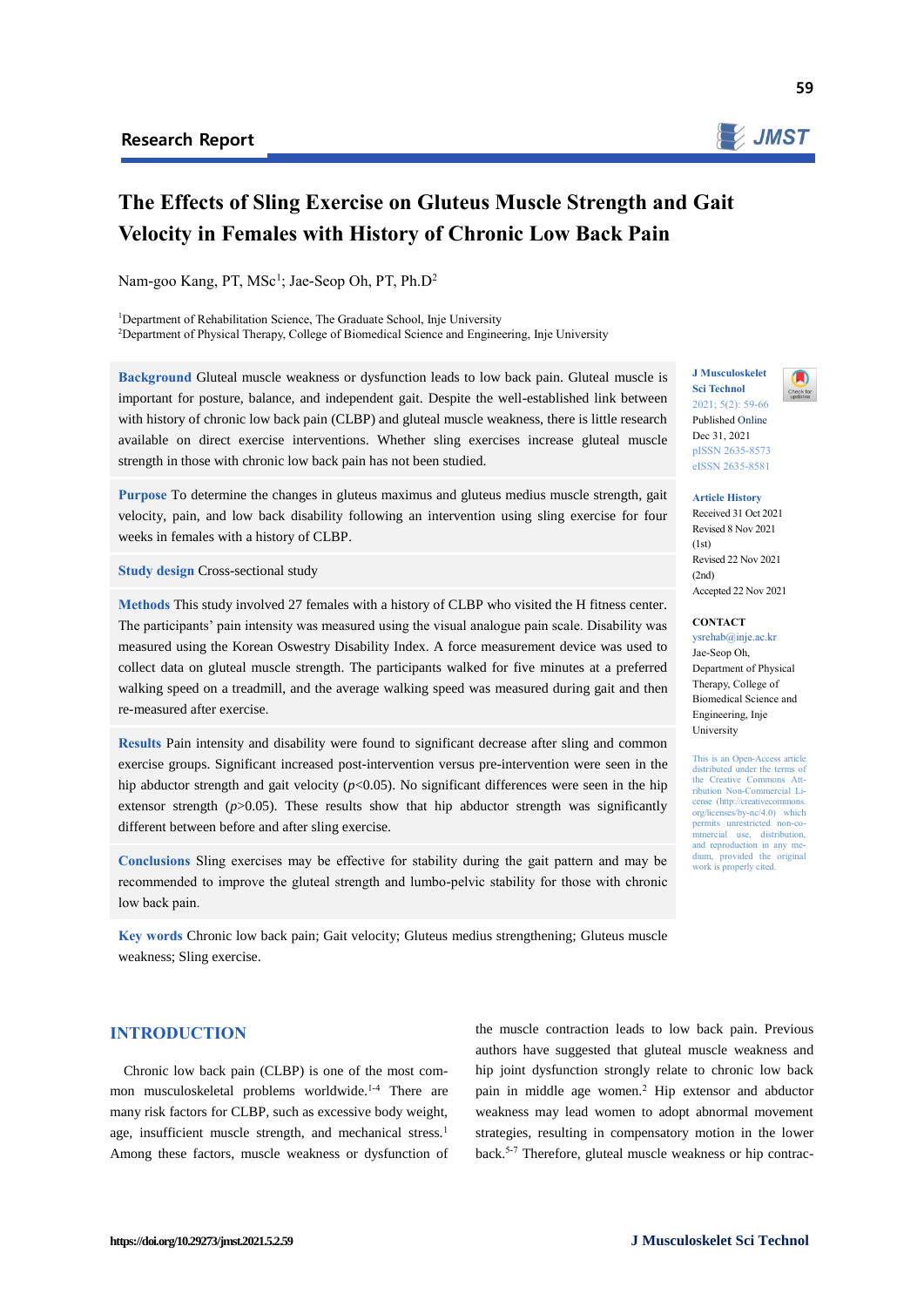tion dysfunction can lead to low back pain.<sup>2</sup> The gluteus maximus (Gmax) and the gluteus medius (Gmed) contribute extensively to weight-bearing movement by assisting in stabilizing the lumbo-pelvic-hip complex.<sup>1,5,8-10</sup>

The Gmax has the most important effect during the first 50% of the trunk extension, and weakness in the Gmax increases the stress in the intervertebral disc and the lumbar spine ligaments.<sup>2</sup> Also, a decrease is shown in the crosssectional area of Gmax for women with chronic low back pain, as well as a decrease in walking speed in subjects with chronic low back pain.<sup>11</sup> The Gmed is characterized by weakness and tenderness in a subject with chronic low back pain.<sup>10</sup> The height difference in the pelvis due to Gmed weakness also suggested that the Gmed strengthening is effective for routinely standing subjects with low back pain.6,12 In addition, activated Gmed are important for posture, balance, and independent gait.<sup>6,12</sup> However, few studies have investigated which exercise is effective for strengthening this muscle and reducing CLBP.

Previous researchers have noted that CLBP is characterized by impaired gait, such as low walking speed, short stride length, and inflexible coordination of the thoraxpelvis segment.13-15 Lamoth et al. reported the stability of the lumbo-pelvic-hip complex is an important consideration because it is largely related to injury prevention, by transferring load from the lower limbs to the pelvis and spine and stabilizing the pelvis during walking.<sup>9,16,17</sup> Henchoz et al. also reported comparing the walking efficiency and walking speed between a chronic low back pain group and a control group, and it was concluded that chronic low back pain represents a slow walking speed and that it is a result of the compensation strategy by avoiding hip extension and the lumbar spine.<sup>9,11</sup> Barzilay and Lee et al. also examined the association between the hip abductor muscle weakness and independent gait, and balance recovery during the stance phase of gait. $6,13$ 

The clinical presentation of the association effects of hip muscle strengthening and stability between independent gait and the hip muscle could be explained by lumbo-pelvic-hip control in the regulation of gait coordination in CLBP.<sup>9,15,16</sup> Despite the well-established link between chronic low back pain and gluteal muscle weakness, there is little research available on direct exercise interventions. One such exercise intervention is a sling exercise. This includes a specific exercise method.<sup>18</sup>

Recently, a lumbar stability exercise using a sling has been applied to treat low back pain.8,19,20 Sling exercise enables proprioceptive exercise training for recovery of neuromusculoskeletal dysfunction and strengthening deep muscle that engage in stability.<sup>21</sup> Furthermore, sling exercise supports or suspends the pelvis and hip joint muscle without pain, normalizes muscle response patterns, retrains muscle motor units, and improves damaged postural alignment abilities.8,18-21 However, the effect of the sling exercise method increasing gluteus muscle strength in those with chronic low back pain has not been studied.

The purpose of the present study was to determine the changes in Gmax and Gmed muscle strength, gait velocity, pain, and low back disability following an intervention using sling exercise for four weeks in females with a history of CLBP. We hypothesized that the sling exercise group (SEG) would significantly increase their gluteal muscle strength and gait velocity compared to the common exercise group (CEG). We also hypothesized that the SEG would significantly improve their pain and low back disability.

## **METHODS**

## **Participants**

This study involved 27 females with a history of CLBP who visited the H fitness center. Inclusion criteria included low back pain lasting more than three months and then those who had been diagnosed with low back pain at hospitals within the past one year. Symptoms have been maintained at least one week before the study began.

Exclusion criteria included hip joint dislocation, fracture, structural malformation, severe pain, neurological symptoms, history of medical surgery or treatment within the last one year, and any other rehabilitation intervention at the beginning of the study. Participant characteristics are shown in Table 1. Ethics approval of this study was obtained from the Inje University (INJE 2018-04-036-005), and written informed consents were obtained from all subjects before the data collection commenced. Sixteen subjects of the 27 chronic low back pain females group applied the sling exercise and 11 subjects performed common exercises, which included weight lifting, swimming, in-door cycling, and climbing. Five of the 16 subjects in the common exercises group first recruitment are unable to complete the study due to personal reasons.

#### **Procedure**

A total of two hip sling exercises were examined in this study. The exercises were performed on both legs (dominant side first), and then the exercises were carried out under two conditions of the gluteus muscles (Gmax, Gmed), namely A) Sling hip bridge exercise (SHB), and B) Sling hip abduction exercise (SHA) in randomized order (Figure 1). Sling exercise were performed after 30-second resting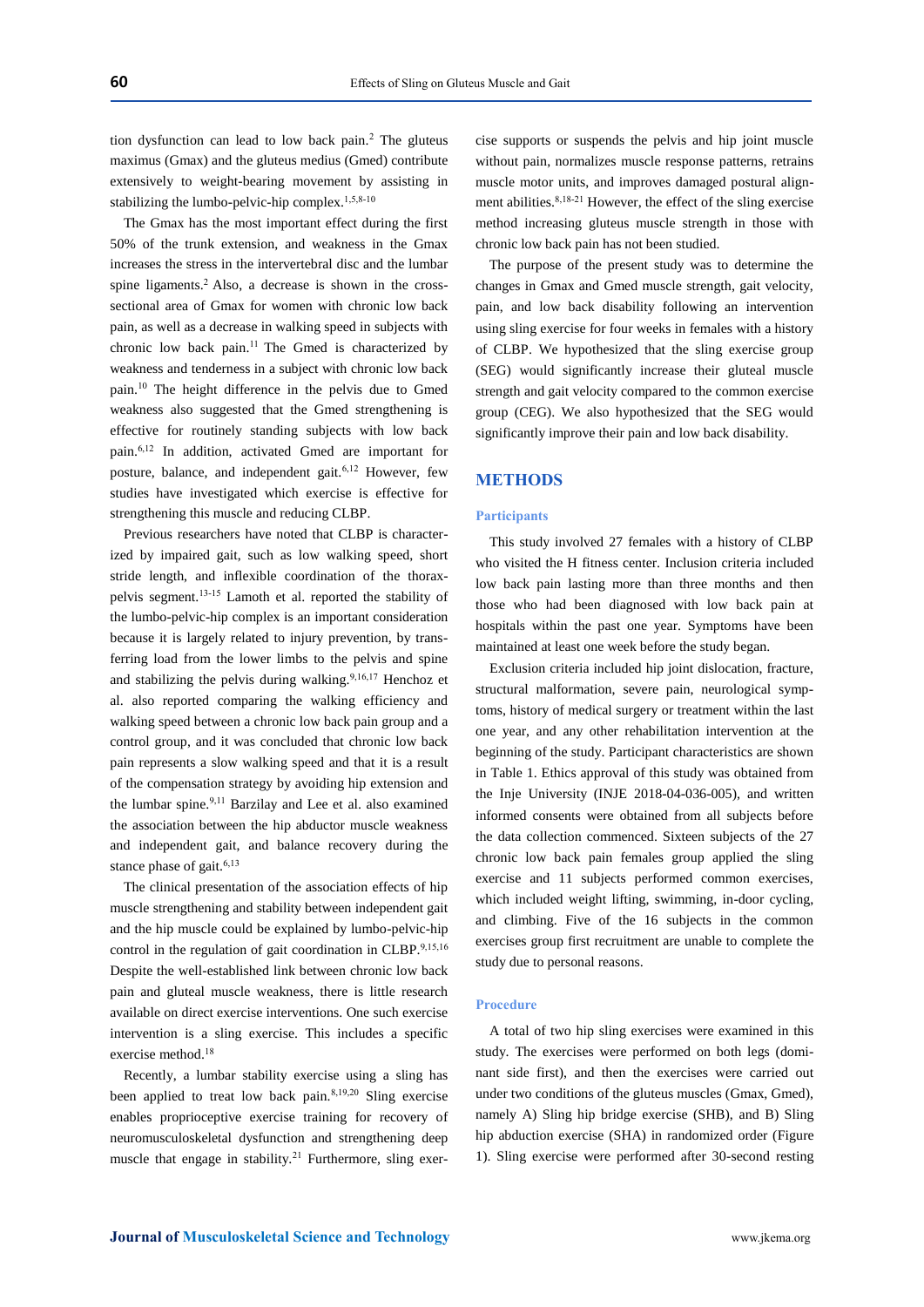| <b>Characteristics</b>     | $SEG (n=16)$      | $CEG (n=11)$    | $\boldsymbol{p}$ |
|----------------------------|-------------------|-----------------|------------------|
| Age (years)                | $38.31 \pm 10.15$ | $37.72 + 11.57$ | 0.596            |
| Height (cm)                | $163.00 + 4.80$   | $162.27 + 2.45$ | 0.078            |
| Body weight (kg)           | $59.68 + 6.51$    | $56.00+4.52$    | 0.173            |
| $VAS$ (cm)                 | $6.63 + 2.18$     | $4.73 + 2.68$   | 0.032            |
| Low back disability $(\%)$ | $31.19 + 15.60$   | $18.45 + 12.63$ | 0.047            |

Table 1. General characteristics of the subjects

Data are expressed as mean  $\pm$  standard deviation;  $p<0.05$ .

Abbreviations: SEG, sling exercise group; CEG, common exercise group; VAS, visual analog scale.



Figure 1. Sling hip bridge exercise (A) and sling hip abduction exercise (B).

time per session and five minutes between each exercise. At the start of the hip bridge exercise, the subjects adopted a supine position with their arms parallel to the floor.<sup>8,18-22</sup>

Each action was performed six to eight times for one set and holding time 6 seconds. The overall set was repeated three times, and there was a 90-second rest period after each set. The intervention was conducted for a total of four weeks and low back pain intensity and disability index, gait velocity, and gluteus strength were repeatedly evaluated at four weeks after sling exercise group (SEG) in the study. The common exercise group (CEG) performed exercises to improve whole body strengthening. Each exercise was performed for 30 minutes, two times per week, for four weeks.

## **Measurement of back pain and low back disability**

Pain level was evaluated using a visual analog scale (VAS; 10 cm). Zero indicated no pain, and 10 cm indicated the highest pain level.<sup>23,24</sup> Low back disability was evaluated using the Korean Oswestry Disability Index (KODI). The KODI is a nine-item measure of current activity limitation from LBP.25,26 It is an easy to use, reliable assessment of the level of back pain interference with physical activity and gait.

## **Measurement of gluteal muscle strength**

The Gmax was measured at 90° of knee flexion and prone position.<sup>27</sup> The upper limbs were strapped by one examiner and Gmax muscle strength was measured at peak hip extension the with the force measurement device (Figure 2).5,27

The force measurement device was positioned at the vertical middle point on the floor with non-elastic straps to



Figure 2. Force measurement device.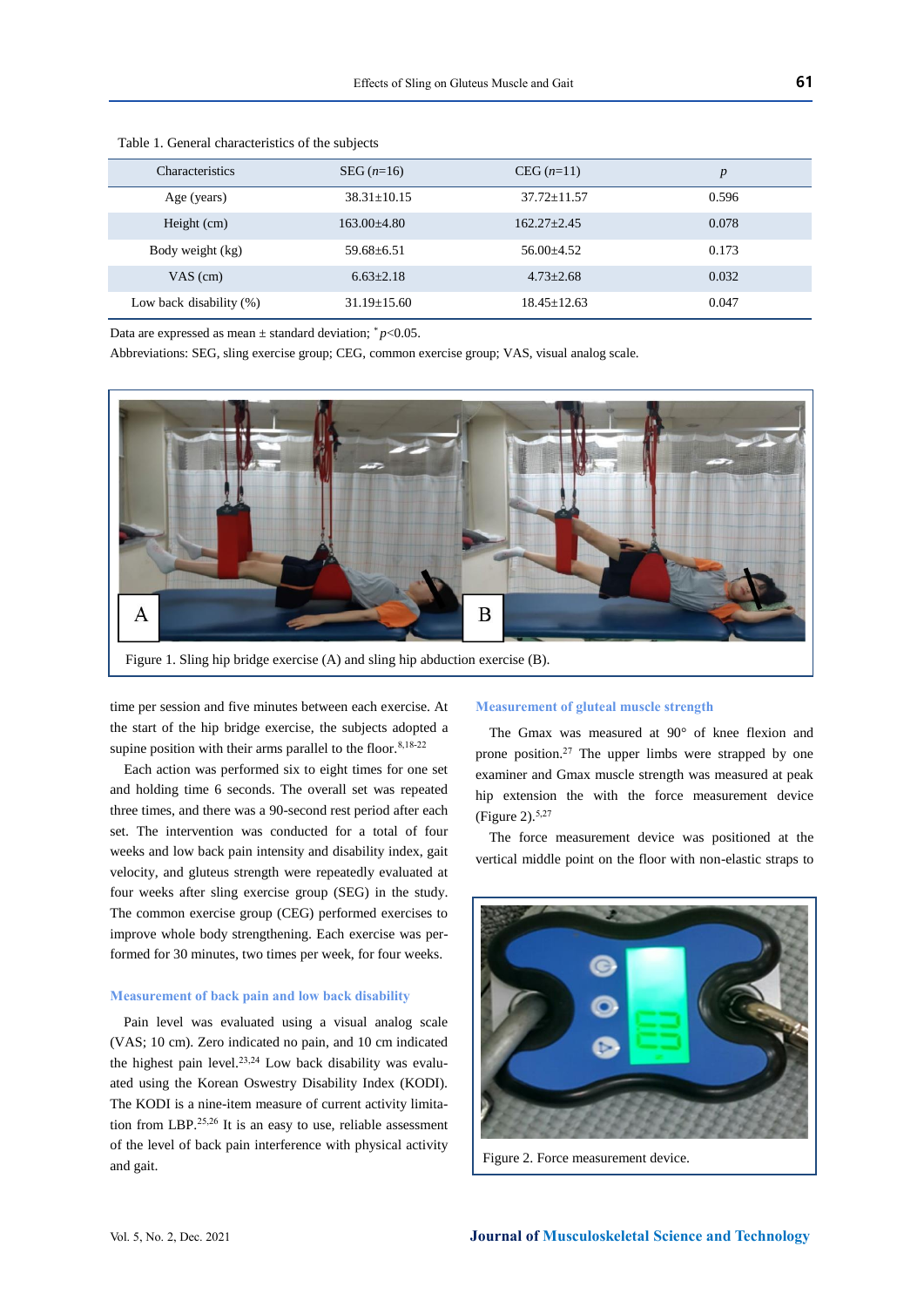middle aspect thigh. The Gmed was positioned at full extension of the knee and the other side limb bent knee flexion with supine position.<sup>28</sup> The lower limbs were strapped with hip abduction and peak Gmed muscle strength was measured with the force measurement device (Figure 3). The force measurement applied to resistance in a fixed position, and the subjects being tested exerted a five-second isometric maximum voluntary contraction. <sup>28</sup> This was followed by three trials of maximum isometric effort. For data analysis, the mean value was used for the three trials of maximum muscle strength.

#### **Statistical analyses**

Data were statistically analyzed using the IBM SPSS Statistics for Windows Program (ver. 18.0 for Windows; SPSS Inc., Chicago, IL, USA). All data using paired *t*-test was performed for participants for comparisons of gluteus strength, gait velocity, KODI, and VAS. Pearson correlation coefficient was conducted to examine whether there were differences in gluteus muscle strength and gait velocity for chronic low back pain. Statistical significance was accepted at values of  $p<0.05$ .

A two-way mixed analysis of variance was used to determine the time-by-group interaction effect or main effect. The within-group factor was time (pre-intervention vs. post-intervention) and the between-group factor was group (SEG vs. CEG). If a significant time-by-group interaction effect or main effect was detected, a post hoc *t*test was used. The significances of the between-group differences in the demographics of the SEG and CEG were analyzed by independent *t*-tests.

# **RESULTS**

A significant time-by-group interaction was observed for the SEG, CEG of the VAS, KODI, Gmed muscle strength, and gait velocity. An independent-sample *t*-test demonstrated that the KODI (Table 2; *F*=2.090, *p*=0.032, mean difference=9.00), significantly decreased in the SEG compared to the CEG. The gait velocity (Table 2; *F*=10.475, *p*=0.003, mean difference=0.25) significantly increased in the SEG compared to the CEG. In addition, a significant main effect was found for time in the SEG. The post hoc *t*test showed that the SEG both Gmed and CEG Lt. Gmed significantly increased post-intervention versus pre-intervention (Table 2).

However, no significant difference pre- and post-intervention was observed in the Gmax muscle strength in SEG and CEG (Figure 4). The SEG Gmax and CEG Gmax had no significant differences pre- and post-intervention in both groups and no significant differences between groups (Figure 5).

A significant time-by-group interaction was found and gait velocity (Table 2) significantly increased post-intervention versus pre-intervention in the SEG. An independentsample *t*-test demonstrated that gait velocity significantly increased post-intervention versus pre-intervention in the SEG compared to the CEG (Figure 5).

A significant time-by-group interaction was found for the VAS (Table 2; 6.63±2.18 vs. 2.63±1.14, *p*<0.001), and KODI (Table 2; 31.19±15.60 vs. 17.00±6.99, *p*<0.001) significantly decreased post-intervention versus pre-intervention in the SEG. A significant main effect for time was observed for pain and low back disability in both groups. The post hoc *t*-test showed that VAS scores significantly decreased post-intervention versus pre-intervention in both



Figure 3. Gluteal muscle strength measurement. A: Gluteus maximus, B: Gluteus medius.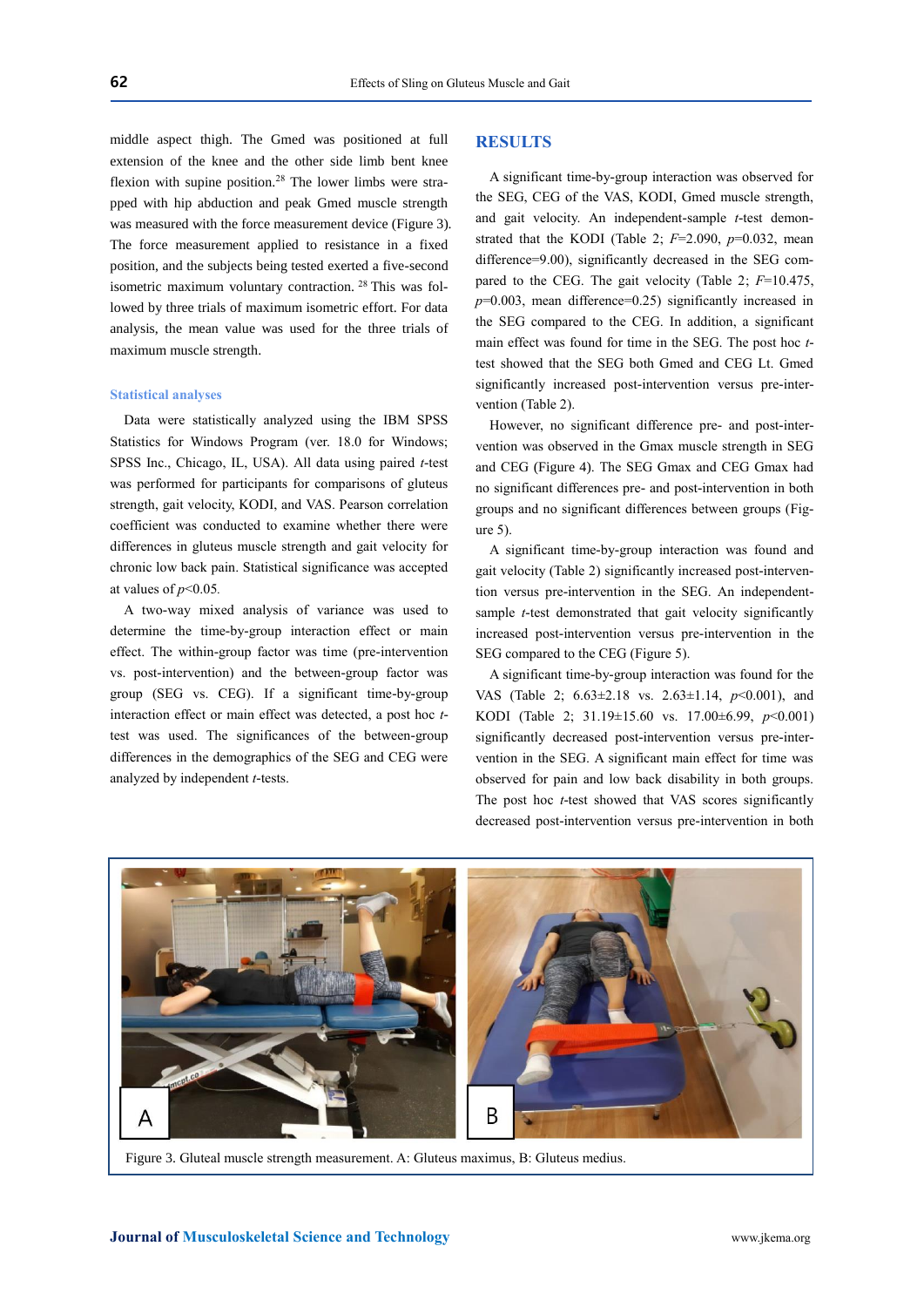| Variable    | Group        | Pre-<br>intervention | Post-<br>intervention | Within-group<br>change   | Between-group<br>change | $\boldsymbol{p}$ |         |
|-------------|--------------|----------------------|-----------------------|--------------------------|-------------------------|------------------|---------|
|             |              | $Mean \pm SD$        | $Mean \pm SD$         | Mean difference (95% CI) |                         |                  |         |
| Rt. Gmax    | SEG $(n=16)$ | $5.85 \pm 3.12$      | $6.96 \pm 3.18$       | $1.10(-2.33, 0.12)$      | $0.41(-1.44, 2.27)$     | 0.07             | 0.83    |
|             | $CEG (n=11)$ | $6.50 \pm 3.55$      | $8.01 \pm 3.20$       | $1.51(-3.05, 0.02)$      |                         | 0.12             |         |
| Lt. Gmax    | $SEG(n=16)$  | $6.28 \pm 3.98$      | $7.07 \pm 3.43$       | $0.78(-2.02, 0.44)$      | $0.22(-1.55, 2.00)$     | 0.19             | 0.78    |
|             | $CEG (n=11)$ | $6.96 \pm 3.92$      | $7.97 \pm 3.59$       | $1.00(-2.37, 0.35)$      |                         | 0.38             |         |
| Rt. Gmed    | $SEG (n=16)$ | $4.57 \pm 1.48$      | $5.83 \pm 1.78$       | $1.25(-2.02, 0.44)$      | $-0.81(1.48, 0.15)$     | $0.00*$          | 0.37    |
|             | $CEG (n=11)$ | $4.28 \pm 2.24$      | $4.71 \pm 2.45$       | $0.43(-0.88, 0.01)$      |                         | 0.55             |         |
| Lt. Gmed    | $SEG (n=16)$ | $4.46 \pm 1.61$      | $5.11 \pm 1.78$       | $0.65(-0.88,-0.41)$      |                         | $0.00*$          | $0.00*$ |
|             | $CEG (n=11)$ | $4.18 \pm 2.01$      | $4.60 \pm 2.18$       | $0.33(-0.64,-0.19)$      | $-0.24(0.62, 0.02)$     | $0.00*$          |         |
| Gait        | $SEG (n=16)$ | $1.11 \pm 0.11$      | $1.41 \pm 0.18$       | $0.29(-0.36,-0.14)$      | $0.25(-0.34, 0.16)$     | $0.00*$          | $0.00*$ |
| velocity    | $CEG (n=11)$ | $1.14 \pm 0.12$      | $1.18 \pm 0.11$       | $0.03(-0.34,-0.16)$      |                         | $0.01*$          |         |
| $VAS$ (cm)  | $SEG (n=16)$ | $6.63 \pm 2.18$      | $2.63 \pm 1.14$       | 4.00(2.86, 5.13)         |                         | $0.00*$          | $0.00*$ |
|             | $CEG (n=11)$ | $4.72 \pm 2.68$      | $2.27 \pm 1.19$       | 2.45(1.13, 3.77)         | $1.54(-1.21, 3.21)$     | $0.00*$          |         |
| $KODI(\% )$ | $SEG (n=16)$ | $31.19 \pm 15.60$    | $17.00\pm 6.99$       | 14.18(8.47,19.90)        | 9.00(0.86, 17.14)       | $0.00*$          | $0.03*$ |
|             | CEG $(n=11)$ | $18.45 \pm 12.63$    | $13.27 \pm 6.37$      | $5.18(-0.90, 11.27)$     |                         | 0.55             |         |

Table 2. Change in gluteal muscle strength, gait velocity, pain and low back disability pre- and post-intervention

Data are expressed as mean  $\pm$  standard deviation;  $\degree p$  < 0.05.

Abbreviations: SEG, sling exercise group; CEG, common exercise group; Gmax, gluteus maximus; Gmed, gluteus medius; VAS, visual analog scale; KODI, Korean Oswestry Disability Pain Index; SD, standard deviation; CI, confidence interval; Rt, right; Lt, left.



groups (Table 2). The post hoc *t*-test showed that total KODI scores significantly decreased post-intervention versus pre-intervention in both groups. (Table 2). An independentsample *t*-test demonstrated that KODI (Table 2; *F*=2.090, *p*=0.032, mean difference=9.00) significantly decreased in the SEG compared to the CEG.



Figure 5. Change in gait velocity pre- and post-intervention. *\* p*<0.05. SEG, sling exercise group; CEG, common exercise group. Gmax, gluteus maximus; Gmed, gluteus medius.

# **DISCUSSION**

We investigated the effects of sling exercise for four weeks on gluteal muscle strength, gait velocity, pain, and low back disability function in those with a history of CLBP. Our results showed that both the SEG and the CEG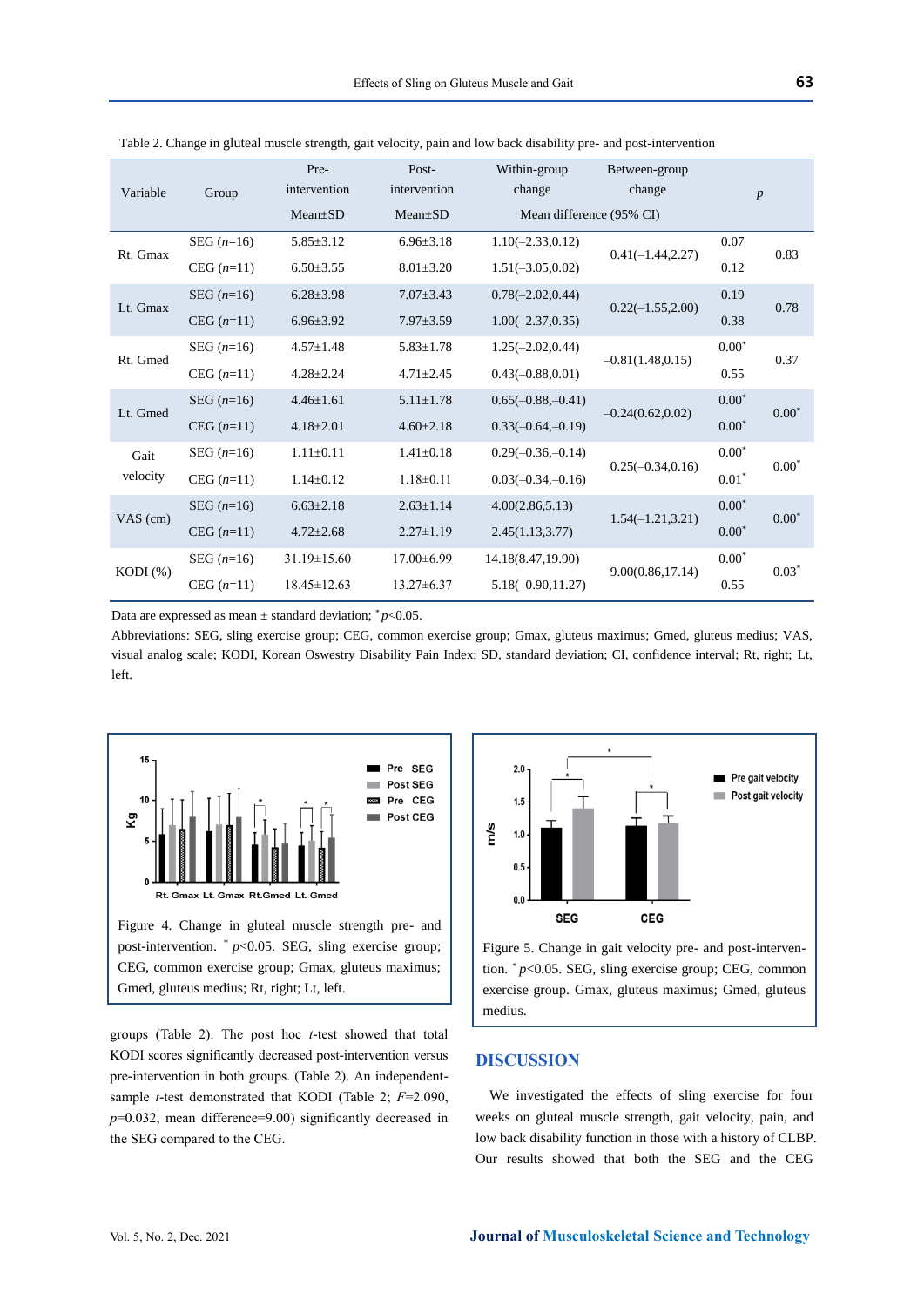experienced less pain and increased gait velocity. However, Gmed muscle strength and KODI improvements were only observed in the SEG. These results confirm that both interventions lead to pain relief and improved gait speed, but only SEG increased the Gmed muscle strength and decreased low back disability. These findings indicate that sling exercise should be recommended in the rehabilitation program for those with a history of CLBP to improve gluteal muscle strength and gait velocity.

The SEG showed improvements in the only Gmed muscle strength. There are several possible reasons for the increased Gmed muscle strength. First, sling hip bridge exercise was originated to improve trunk and back muscle strength other than for gluteal muscle strength. Previous research investigated the effect of sling exercise for strengthening of the trunk muscles for those with low back pain and other studies on sling bridge exercise could improve the Gmax muscle strength.18,19,21 It is necessary to study whether the sling bridge is helpful in improving Gmax muscle strength.

Second, the length-tension relationship produces muscle force. Altered muscle length affects the joint kinematics and muscle activation can produce a certain degree of muscle force.<sup>29</sup> Sling hip bridge exercise is performed on both legs, with extension to supporting straps. Therefore, both legs' knee extension positioning is longer than hamstring muscle length knee flexion position so this positioning is likely to produce compensatory strategies in muscle contraction during the sling hip bridge. Thus, Gmax cannot gain proper muscle contraction. Youdas et al. reported significantly decreased hamstring muscle activation with knee flexion for one-leg bridge compared with a knee extension bridge exercise.<sup>7</sup> Therefore, altered positioning and joint kinematics can produce a certain degree of muscle force and affect muscle contraction.<sup>29</sup> Future research on which exercise method provides more improvement to the Gmax muscle strength and correlation between the SEG to CEG with a history of CLBP.

Based on previous studies, strengthening of the Gmed muscle is effective for pain relief and movement pattern in subjects with low back pain.<sup>10</sup> As a result, strengthening of the Gmed through the sling exercise may help subjects with low back pain. Previous researchers have investigated that the Gmed provides more stabilizing muscle activation than Gmax during the slow gait velocity.<sup>6</sup> In this study, gait velocity was increased in the SEG compared with CEG, and the slow period of gait velocity from 1 to 2 m/s. Also, when walking speed increases, Gmed has a unique role in controlling lower limb acceleration and stabilizing. Increased

contributions of Gmed muscles are therefore required to provide stability and propulsion when walking speed increases.<sup>30</sup> Thus, there are more effects from Gmed muscle strength than Gmax during the slow period gait parameter. In addition, previous studies have demonstrated that the gait velocity increased by the pelvis rotation movement pattern.11,15,16,31 However, low back pain patients not used to pelvis rotation that alters movement strategy are encouraged to slowly increase gait velocity and avoid pain caused by the pelvis rotation.<sup>11,16</sup> This study could not confirm a significant difference in the VAS pre-intervention and postintervention in either group. Based on this result, we suggest pain relief of the CLBP by strengthening the lumbopelvic-hip complex muscles contributes to preventing uncontrolled rotation of the pelvis during the gait. Also, the gait velocity was increased in both groups. It was found that the pelvis movement was increased during the gait because of the pain relief and that the SEG showed faster gait velocity than the control group. However, in previous studies, the presence of gluteal muscle pain does not necessarily limit hip joint functional movement for middleaged women.<sup>32</sup> Therefore, It is difficult to confirm a direct influence between pain relief and increased gait velocity.

Thus, based on our findings, we can expect that sling exercises are more effective for stabilizing the lumbopelvic-hip complex than general exercises and are effective in relieving pain, functional improvement of low back pain, increasing gluteal muscle strength, and increasing gait velocity. The present study had several limitations. First, we did not measure gluteal muscle activation. Future studies are required to investigate the differences between Gmax and Gmed muscle activity in the two interventions. Second, we measure only female subjects.

# **CONCLUSIONS**

This study investigated the effects of sling exercise on gluteal muscle strength, gait velocity, pain, and low back disability in those with a history of CLBP. The SEG showed improved Gmed muscle strength, low back disability, and gait velocity compared to the CEG. These results suggest that the sling exercise is a more effective program for strengthening Gmed muscles and for low back disability and gait velocity, in particular in those with CLBP.

## **Key Points**

**Question** Whether sling exercises can be used to increase gait velocity and gluteal muscle strength in those with chronic low back pain (CLBP).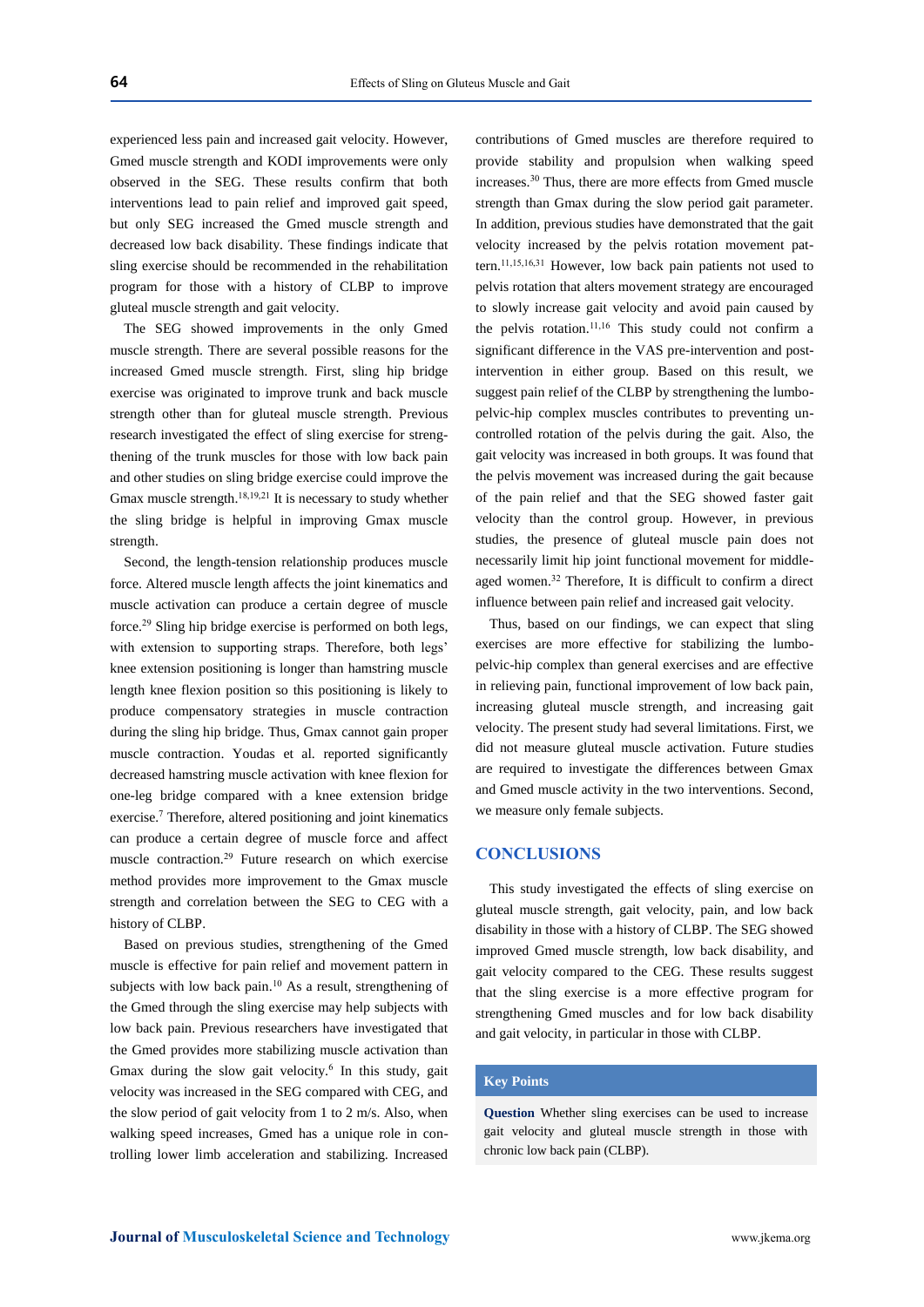**Meaning** Sling exercises may be effective for stability during the gait pattern and may be recommended to improve the gluteal strength and lumbo-pelvic stability for those with CLBP.

## **Article information**

Conflict of Interest Disclosures: None.

Funding/Support: None.

Acknowledgment: None.

Ethic Approval: The study was approved by the Institutional Research Review Committee of Inje University (INJE 2018-04-036-005).

# **REFERENCES**

- 1. Macadam P, Cronin J, Contreras B. An examination of the gluteus muscle activity associated with dynamic hip abduction and hip external rotation exercise: a systematic review. *Int J Sports Phys Ther*. 2015;10(5):573-591.
- 2. Amabile AH, Bolte JH, Richter SD. Atrophy of gluteus maximus among women with a history of chronic low back pain. *PLoS One.* 2017;12(7):e0177008.
- 3. Koes BW, van Tulder MW, Thomas S. Diagnosis and treatment of low back pain. *BMJ.* 2006;332(7555):1430- 1434.
- 4. Panjabi MM. Clinical spinal instability and low back pain. *J Electromyogr Kinesiol.* 2003;13(4):371-379.
- 5. Added MAN, de Freitas DG, Kasawara KT, Martin RL, Fukuda TY. Strengthening the gluteus maximus in subjects with sacroiliac dysfunction. *Int J Sports Phys Ther.* 2018;13(1):114-120.
- 6. Lee SK, Lee SY, Jung JM. Muscle activity of the gluteus medius at different gait speeds. *J Phys Ther Sci.* 2014; 26(12):1915-1917.
- 7. Youdas JW, Hartman JP, Murphy BA, Rundle AM, Ugorowski JM, Hollman JH. Electromyographic analysis of gluteus maximus and hamstring activity during the supine resisted hip extension exercise versus supine unilateral bridge to neutral. *Physiotherapy Theory and Practice.* 2017;33(2):124-130.
- 8. Lee SW, Kim SY. Effects of hip exercise for chronic low back pain patients with lumbar instability. *Phys Ther Sci.* 2015;27(2):345-348.
- 9. Lamoth CJ, Stins JF, Pont M, Kerckhoff F, Beek PJ.

Effects of attention on the control of locomotion in individuals with chronic low back pain. *J Neuroeng Rehabil.* 2008;25(5):13.

- 10. Cooper NA, Scavo KM, Strickland KJ, et al. Prevalence of gluteus medius weakness in people with chronic low back pain compaired to healthy controls. *Eur Spine J.* 2016;25:1258-1265.
- 11. Henchoz Y, Soldini N, Peyrot N, Malatesta D. Energetic and mechanics of walking in patients with chronic low back pain and healthy matched controls. *Eur J Appl Physiol.* 2015;115:2433-2443.
- 12. Sidorkewicz N, Cambridge ED, McGill SM. Examining the effects of altering hip orientation on gluteus medius and tensor fascae latae interplay during common nonweight-bearing hip rehabilitation exercises. *Clin Biomech (Bristol, Avon).* 2014;29(9):971-976.
- 13. Barzilay Y, Segal G, Lotan R, et al. Patients with chronic non-specific low back pain who reported reduction in pain and improvement in function also demonstrated an improvement in gait pattern. *Eur Spine J.* 2016;25(9):2761-2766.
- 14. Khodadadeh S, Einstein SM. Gait analysis of patients with low back pain before and after surgery. *Spine.* 1993;18:1451-1455.
- 15. Bruijn SM, Meijer OG, van Dieën JH, Kingma I, Lamoth CJ. Coordination of leg swing, thorax rotations, and pelvis rotations during gait: the organisation of total body angular momentum. *Gait & Posture.* 2008;27(3): 455-462.
- 16. Lamoth CJ, Meijer OG, Wuisman PI, van Dieën JH, Levin MF, Beek PJ. Pelvis-thorax coordination in the transverse plane during walking in persons with nonspecific low back pain. *Spine (Phila Pa 1976).* 2002; 27(4):E92-99.
- 17. Lamoth CJ, Daffertshofer A, Meijer OG, Lorimer Moseley G, Wuisman PI, Beek PJ. Effects of experimentally induced pain and fear of pain on trunk coordination and back muscle activity during walking. *Clin Biomech.* 2004;19(6):551-563.
- 18. Roh HS, Cho WJ, Ryu WJ, Park SJ, An CS. The change of pain and lumbosacral sagittal alignment after sling exercise therapy for patients with chronic low back pain. *J Phys Ther Sci.* 2016;28(10):2789-2792.
- 19. You YL, Su TK, Liaw LJ, Wu WL, Chu IH, Guo LY. The effect of six weeks of sling exercise training on trunk muscular strength and endurance for clients with low back pain. *J Phys Ther Sci.* 2015;27(8):2591-2596.
- 20. Kang H, Jung J, Yu J. Comparison of trunk muscle activity during bridging exercise using a sling in patient with low back pain. *J Sports Sci Med.* 2012;11(3):510-